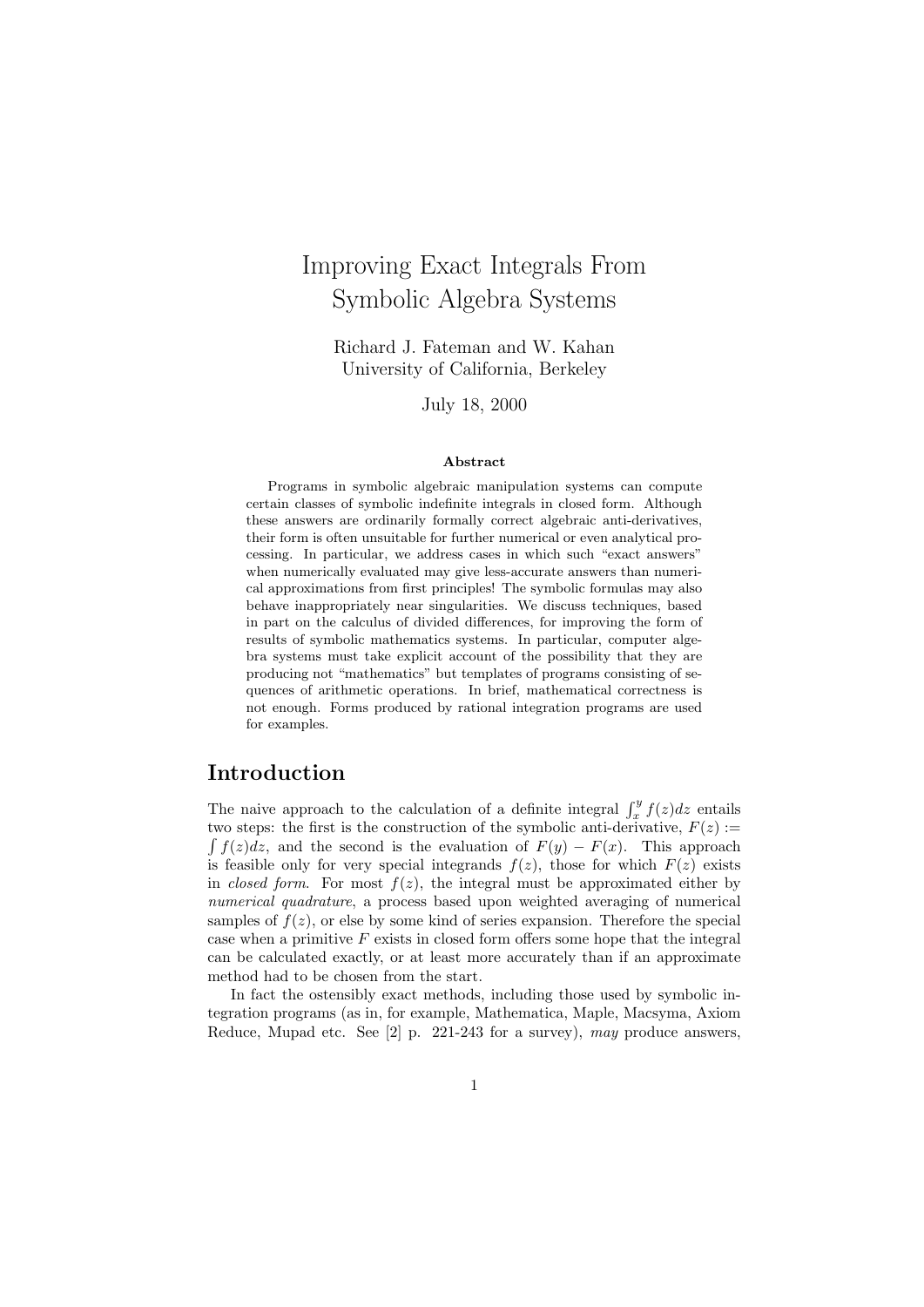which, when ultimately reduced to numeric values, are *less* accurate than the approximate methods.

We assume from this point on that the formula for  $F(z)$  will be evaluated in floating-point rather than exact (rational) arithmetic. Two hazards can degrade accuracy First, the formula for  $F(z)$  may suffer from numerical instability unless it is rearranged in a way that takes account of the range of values intended for its argument z. Second, when the limits of integration  $z = x$  and  $z = y$  are relatively close,  $F(y) - F(x)$  may mostly cancel off, leaving little more than rounding errors after the subtraction.

There is a third hazard that is independent of accuracy: sometimes  $F(z)$  is so much more complicated than  $f(z)$  that a quadrature program is preferable to direct evaluation. One example<sup>[9]</sup> is  $f(x) = 1/(1 + z^{64})$  whose integral is

$$
F(z) = \frac{1}{32} \sum_{k=1}^{16} c_k \operatorname{arctanh}\left(\frac{2c_k}{z + 1/z}\right) - s_k \operatorname{arctan}\left(\frac{2s_k}{z - 1/z}\right)
$$

where  $c_k := \cos((2k-1)\pi/64)$  and  $s_k := \sin((2k-1)\pi/64)$ .

Nothing much can be done about this third hazard, and it is unfortunate that symbolic integration programs may unwittingly assist in the production of even more expensive monstrosities.

The second hazard, and often the first too, can be mitigated with the aid of systematic techniques drawn from the Calculus of Finite Differences; see [15]. This calculus manipulates divided differences like

$$
\Delta F([x, y]) := \begin{cases} (F(y) - F(x))/(y - x) & \text{if } x \neq y \\ F'(x) & \text{if } x = y \end{cases}
$$

according to rules that resemble the chain rule, product and quotient rules, inverse and implicit function rules, etc., familiar in the calculus of derivatives. The resemblance is most striking when the argument z of  $F(z)$  is a scalar, not a vector. Scalar divided differences, like derivatives, operate upon functions without raising their level of transcendence; the divided difference of a polynomial is a polynomial, of a rational function is rational, of an algebraic function is algebraic, of an elementary transcendental function is elementary, albeit with one more argument than before. In view of that resemblance, it may seem strange that computerized symbolic algebra systems, already so adept at simplification, differentiation and even integration, do not cater to divided differences. There is a reason for this.

Although the derivative of a function is not often much more complicated than that function, the divided difference is usually at least about twice as complicated and often much worse. Consequently, explicit divided differences reward human inspection far less often than derivatives do. Therefore there is little incentive to transform displayed expressions into their divided differences. Instead, divided differences pay off best when they are implicit in algorithms which then can operate upon numbers or expressions unseen by human eyes.

In other words, divided differences may well be thought of as transformations performed during a code-generation phase by computerized symbolic calcula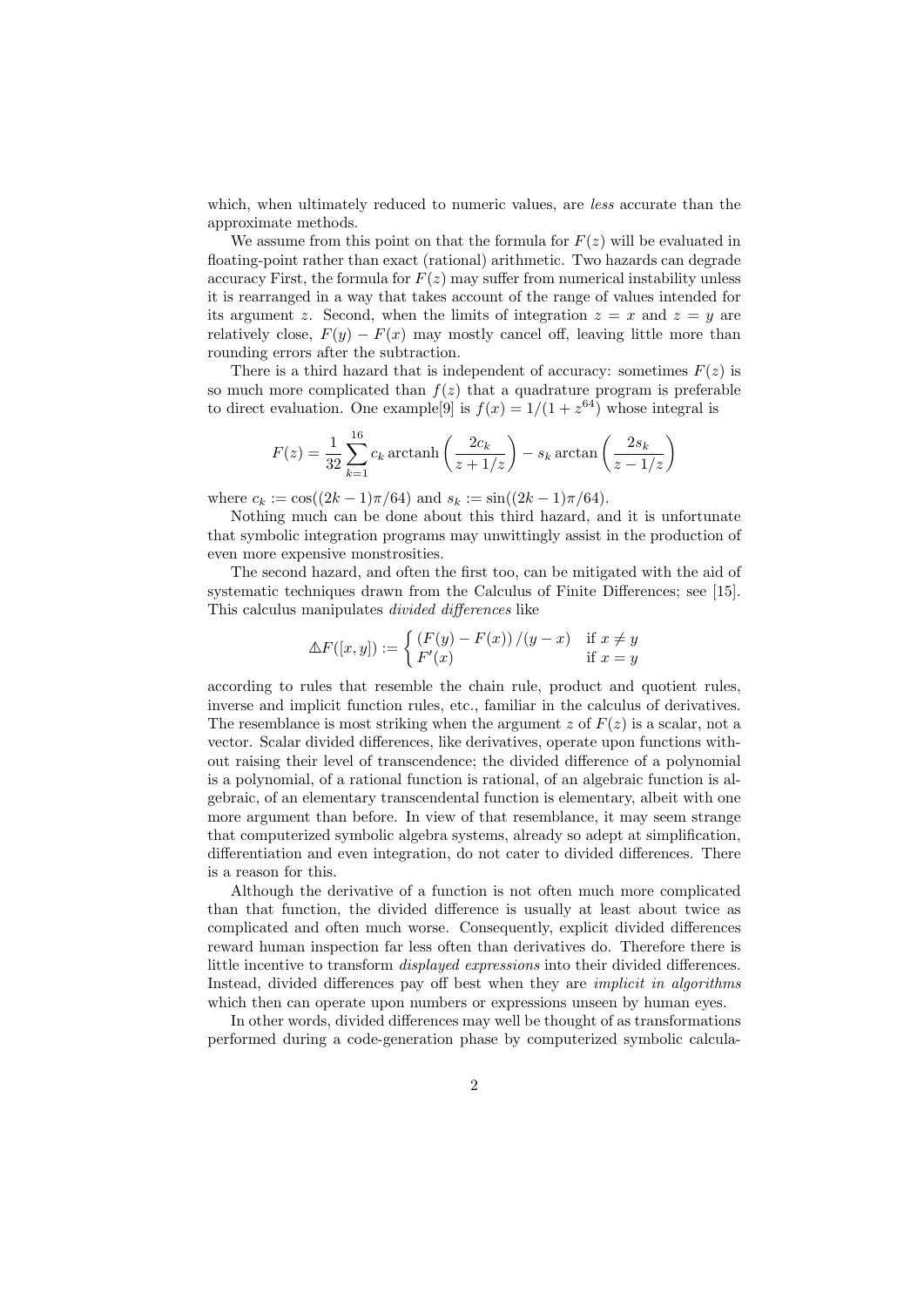tions, upon the symbolic representation of a program, to enhance its numerical stability. That is why programs to compute  $F(y) - F(x)$  accurately might be expected to take special forms derived from the calculus of divided differences even though explicit divided difference expressions never appear.

The application of divided differencing to the evaluation of integrals from explicit symbolic formulas produced by computer algebra systems is therefore natural, and can enhance accuracy substantially without much extra computation.

In what follows, we present examples illustrating how the divided difference calculus succeeds in transforming numerically unsatisfactory expressions for definite integrals into algebraically equivalent but numerically satisfactory expressions and algorithms. The intent of the examples is to stimulate appreciation for and further study of that calculus; a detailed treatment of the subject must be sought elsewhere.

We do not provide a complete algorithm for the resolution of all accuracy problems that can result from integration. In fact, forms for divided differences of higher functions (even trigonometric forms or rational functions of vector arguments) require the introduction of classes of new non-elementary functions defined by integrals.

The techniques shown below work for integrals of polynomial and rational functions, and can be generalized in particular instances, to larger classes. A "universal" automated resolution is not in sight.

### Integration Programs

To be specific in this paper we will present programs fragments in the language of the Macsyma computer algebra system (CAS) although other systems mentioned in the introduction are approximately equivalent for this purpose and could be used instead.

### What is Provided by a CAS?

In Macsyma, the command integrate( $f(x)$ , x) invokes an algorithm which is intended to deliver the integral in closed form. That is, it is designed to produce an anti-derivative  $F(x)$  of the function  $f(x)$ , or some indication of "failure". The computed anti-derivative  $F(x)$  has the property that computing its derivative brings us back to  $f(x)$  or something which can be simplified (often, but not always, by the CAS) to  $f(x)$ .

The definite integration program is invoked in a similar fashion, by the integrate command, but with two additional arguments, the lower and upper bounds. That is, integrate( $f(x)$ , x, a, b) returns an expression which should be the moral equivalent of  $F(b) - F(a)$  in the usual circumstances. In some cases this simple formula does not work, but Macsyma is able to do the integral by contour integration or other methods. In the case of definite integration, failure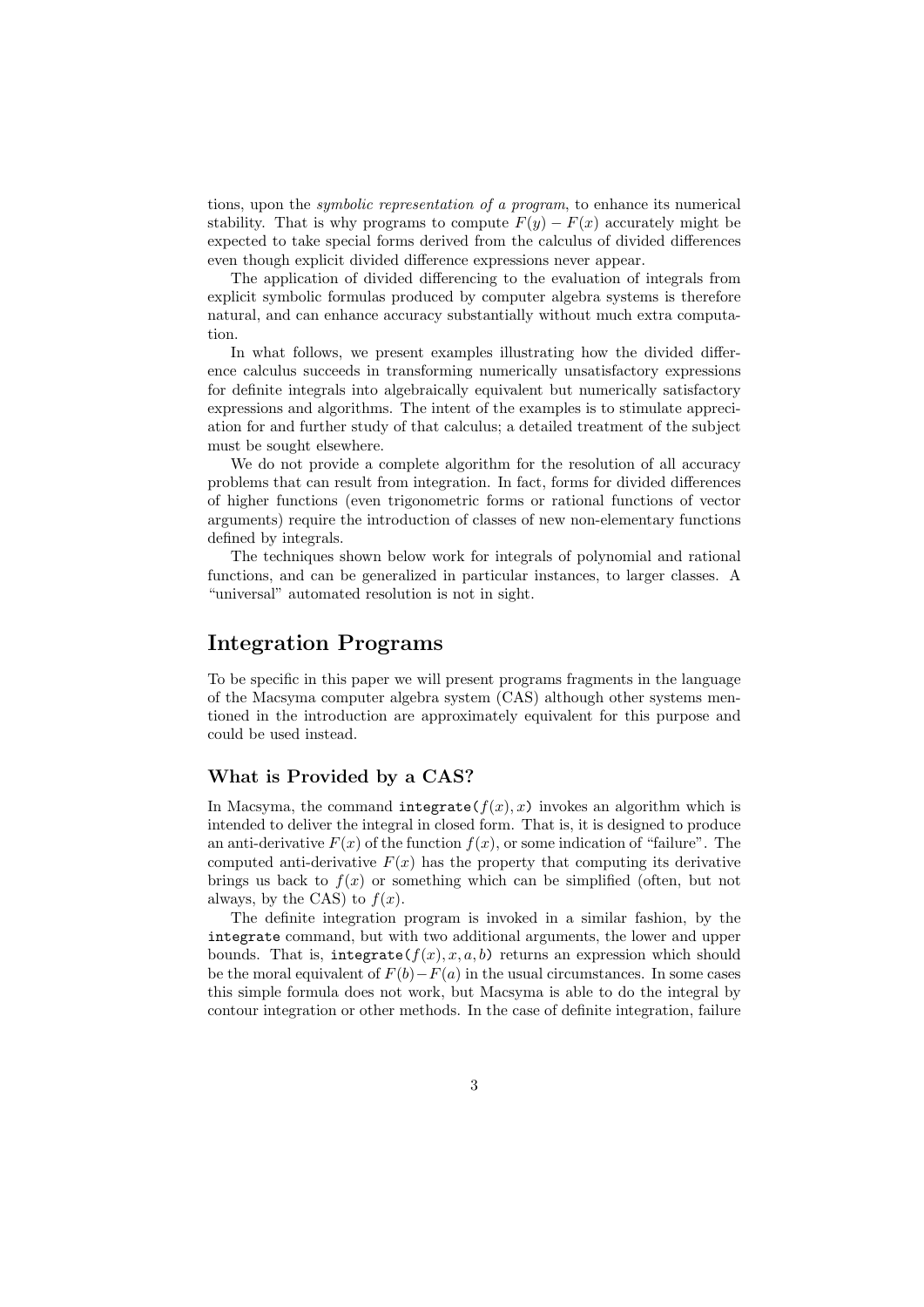is signalled by responses like the return of the requested integral unaltered in form, or the message "divergent."

### What is Needed?

Unless the answer is very simple, more processing will be needed. Many users will proceed to put the formula from the CAS through additional steps. It is possible that repeated evaluation of some sort will be needed for plotting, or for approximation of higher-order integrals. For such purposes we would like to see not  $F(x)$ , a mathematical formula, but a computer function Integral of  $f(a,b)$ , an efficient and accurate value-returning procedure of two numerical arguments that provides an approximation to  $F(b) - F(a)$  or its moral equivalent. A successful program Integral of f avoids disastrous numerical errors such as division by zero, minimizes loss of accuracy to cancellation, and promotes an efficient order of calculation.

There have been several papers recently on the combined use of symbolic and numeric processing  $[3, 4, 5, 7]$ . Two papers  $([4, 5])$  provide a bare-bones numeric/symbolic integrator for rational functions of a single variable. Such a program, using hardly more mechanism than an accurate polynomial zero-finder and simple arithmetic on polynomials, produces a reasonable approximatealgebraic answer: a rational function plus logarithms using floating-point approximations. In some ways it is more powerful than Macsyma's built-in integration program because it is not stymied by irreducible denominators of too high a degree. However, the answer is a poor computer function, even after mechanical conversion to FORTRAN, because no particular attention has been paid to accuracy or efficiency.

Demonstrating the formation of better Integral of functions with the aid of divided differences is the primary objective here; in the appendix we show that a number of additional tasks must be discharged to completely analyze an integral.

# Integration of Rational Functions

As is well known, indefinite integrals of rational functions are expressible as sums of polynomials, rational functions, logarithms of rational functions and perhaps arctangents, using as a base field algebraic number extensions.

We will assume that any algebraic numbers which appear in our problem can be approximated satisfactorily by floating point numbers, although this necessity does not arise in our examples here.

We trace the problems through a sequence of what appear to be trivial examples. They illustrate the problems quite well, however, and can be generalized without difficulty to cover all of rational function integrations.

### Example 1: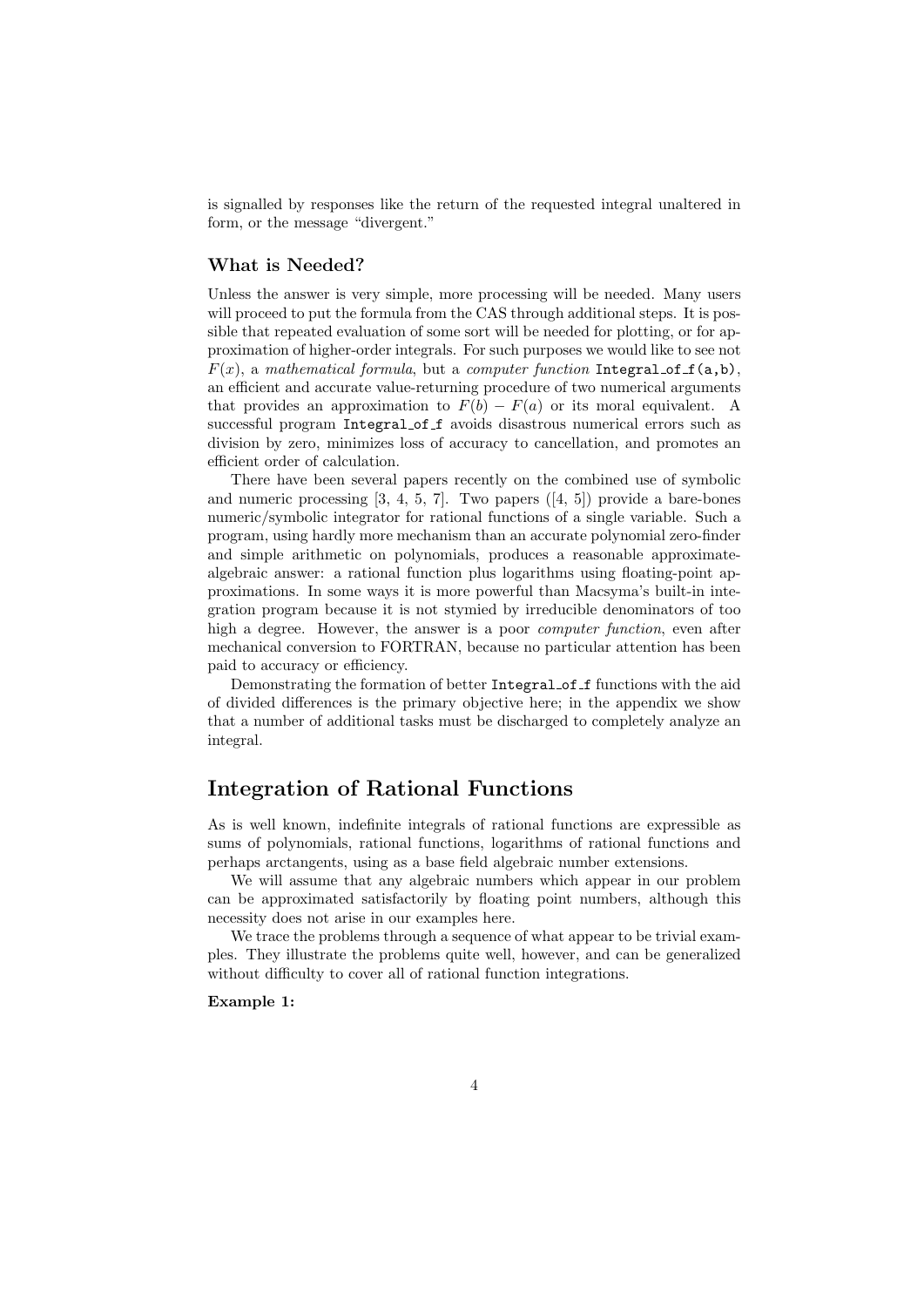Consider

$$
I := \int_{a}^{b} \frac{1}{t^2 + 1} dt = \arctan b - \arctan a.
$$

Unfortunately, the obvious formula for computing this, namely

$$
q := \arctan b - \arctan a,
$$

is neither accurate nor particularly fast.

Consider instead

$$
r := \arctan\left(\frac{b-a}{1+ab}\right).
$$

The formulas q and r are mathematically equivalent provided that  $1+ab > 0$ ; otherwise  $q - r = sign(b)\pi$ . However, the formula for r trades the computation of one arctangent for three arithmetic operations, and so computing  $r$  is likely to be faster. A more important consideration may be the fact that  $q$  and  $r$ differ significantly in numerical properties when  $a$  is relatively close to  $b$ . In particular, using 16 decimal digits (IEEE 754 double precision) let  $a=5.0 \times 10^7$ ,  $\vec{b} = a + 1$ ; then  $q = 4.44... \times 10^{-16}$ ,  $r = 3.99... \times 10^{-16}$ . As it happens, q is wrong in even the first digit, but  $r$  is good to about 16 digits. The trouble with  $q$  is that cancellation leaves nothing but the rounding errors in the two arctangents. In r, the cancellation is harmless.

Before leaving this example, we point out there is another hazard in such integration formulas, whether expressed as the difference of arctangents or our form: you may provide an incorrect integral by incorrect choice of branches of the artangent function. Moritsugu [16] points this out with the following example: If we differentiate the expression

$$
f = \arctan(\frac{x^3 - 4x}{x^2 - 1})
$$

we find the answer is

$$
d = \frac{df}{dx} = \frac{x^4 + x^2 + 4}{x^6 - 7x^4 + 14x^2 + 1}.
$$

A sufficiently powerful algorithmic attack on algebraically integrating the rational function  $d$  could hardly do much better than  $f$ . Therefore, one might falsely conclude that we could compute the integral of  $d$  with respect to  $x$  from  $-2$  to 2 by substituting the values  $-2$  and 2 into f, and computing the difference. Those values are each 0, so the integral computed this way would be 0: yet d is strictly positive in that interval. (A proof: Algebraically, the numerator of  $d$  is clearly positive, and the denominator is expressible as a sum of squares:  $(x^{2}-1)^{2} + (x^{3}-4x)^{2}$ .) The problem is that you, or the integration program, must notice that  $f$ , although bounded, is discontinuous in the range of integration (specifically at -1 and 1). In fact, a correct choice of branches for the arctan function shows that the area under the curve is  $2\pi$ . Computation with divided differences will not guarantee correct branch choices.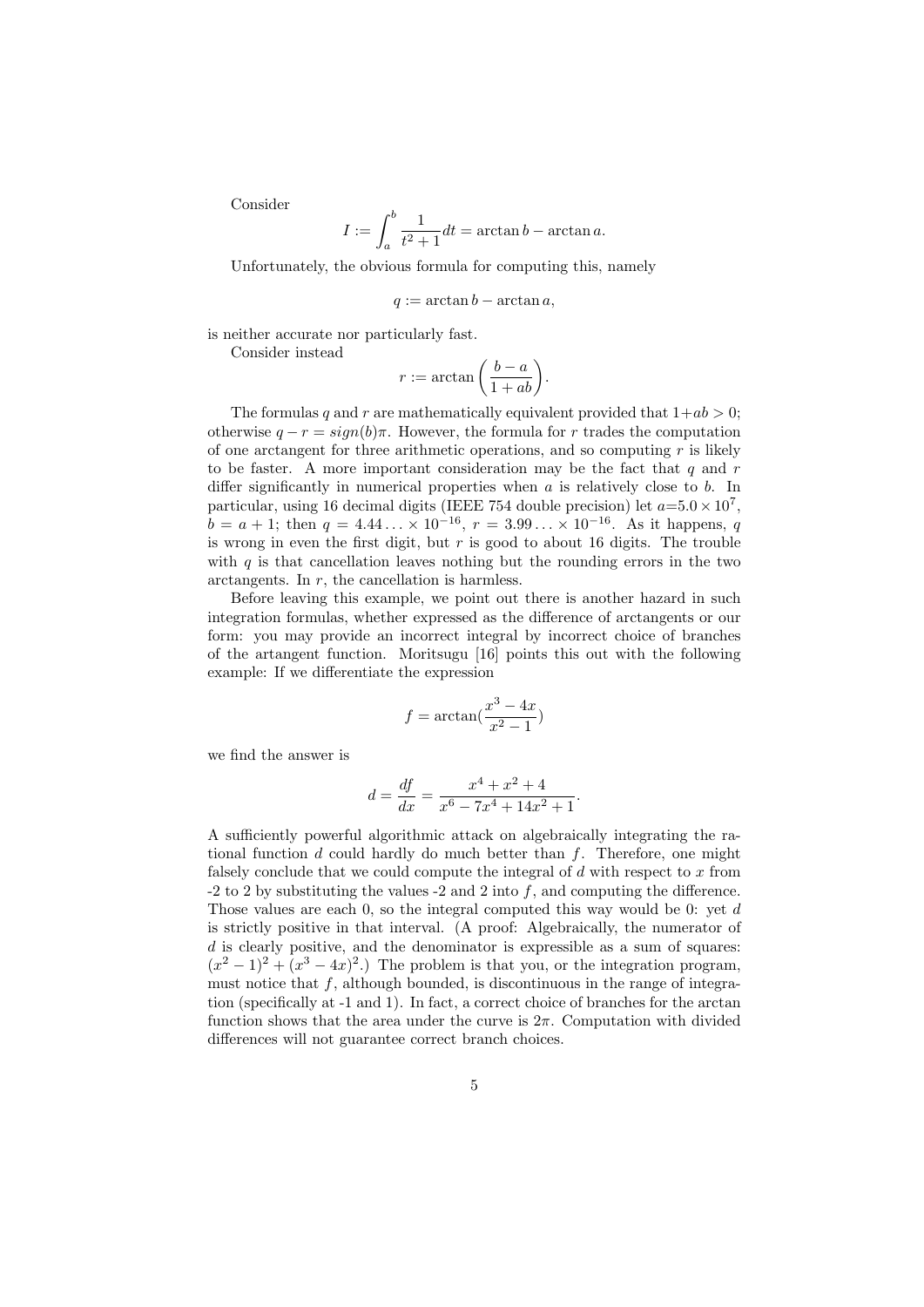#### Example 2:

Consider

$$
\int_{a}^{b} \frac{1}{t} dt = \log b - \log a.
$$

Let  $a = 1.0 \times 10^{14}$ ,  $b = a + 1$ . Using IEEE 754 double precision, we directly compute  $\log(b) - \log(a) = 7.105427357601002 \times 10^{-15}$ . We can also directly compute  $\log(b/a) = 9.992007221626359 \times 10^{-15}$ . And we can directly compute from either formula below the answer  $9.9999999999995\times10^{-15}$  which is correct to all 16 digits.

```
/*dlog(b,a) returns an accurate value for
   log(b) - log(a), a, b > 0*/dlog(x, y):=block([z, r, w],
 z:(x-y)/y,
 r:1+z,
 if r=1 then w:1 else w:log(r)/(r-1),
 return(w*z))$
```
pol

If an accurate arctanh routine is available, the best that can be done is

```
dlog(x,y):= if (x/y < 0.5) or (2 < x/y)
 then log(x/y)else 2*atanh((x-y)/(x+y))$
```
#### Example 3:

Integration of a polynomial  $f(x)$  simply results in another polynomial  $F(x) =$  $\int f(x)dx$ . Once again, the obvious way to compute  $\int_a^b f(x)dx = F(b) - F(a)$ would be to compute  $F(b)$  and  $F(a)$  separately and then subtract. But if a and b are floating-point numbers relatively close to one another, the obvious way is likely to be an inaccurate way.

Below we provide a few simple Macsyma programs for dealing with a polynomial  $p$  expressed as an array of coefficients. The program  $p$  evaluates the polynomial,  $dp1$  computes the divided difference of  $p$ ,  $p0ly2array$  converts the usual infix notation for a polynomial into an array of coefficients, and finally, dp puts these pieces together. Given a polynomial  $p(z) := a_0 z^n + a_1 z^{n-1} + \cdots + a_n$ , dp first places the coefficients  $\{a_i\}$  of  $p(z)$  in an array %, then computes a divided difference  $dp1(x,y,\alpha,n)$  where n= degree( $p,z$ ). This result is then multiplied by  $(x - y)$  to obtain a value for  $p(x) - p(y)$ . However, the arrangement of calculations in dp makes the last operation a multiplication rather than an addition or subtraction, promoting accuracy.

```
/* The program p evaluates a polynomial.
   "a" is the array of coefficients,
   x is the point for evaluation,
```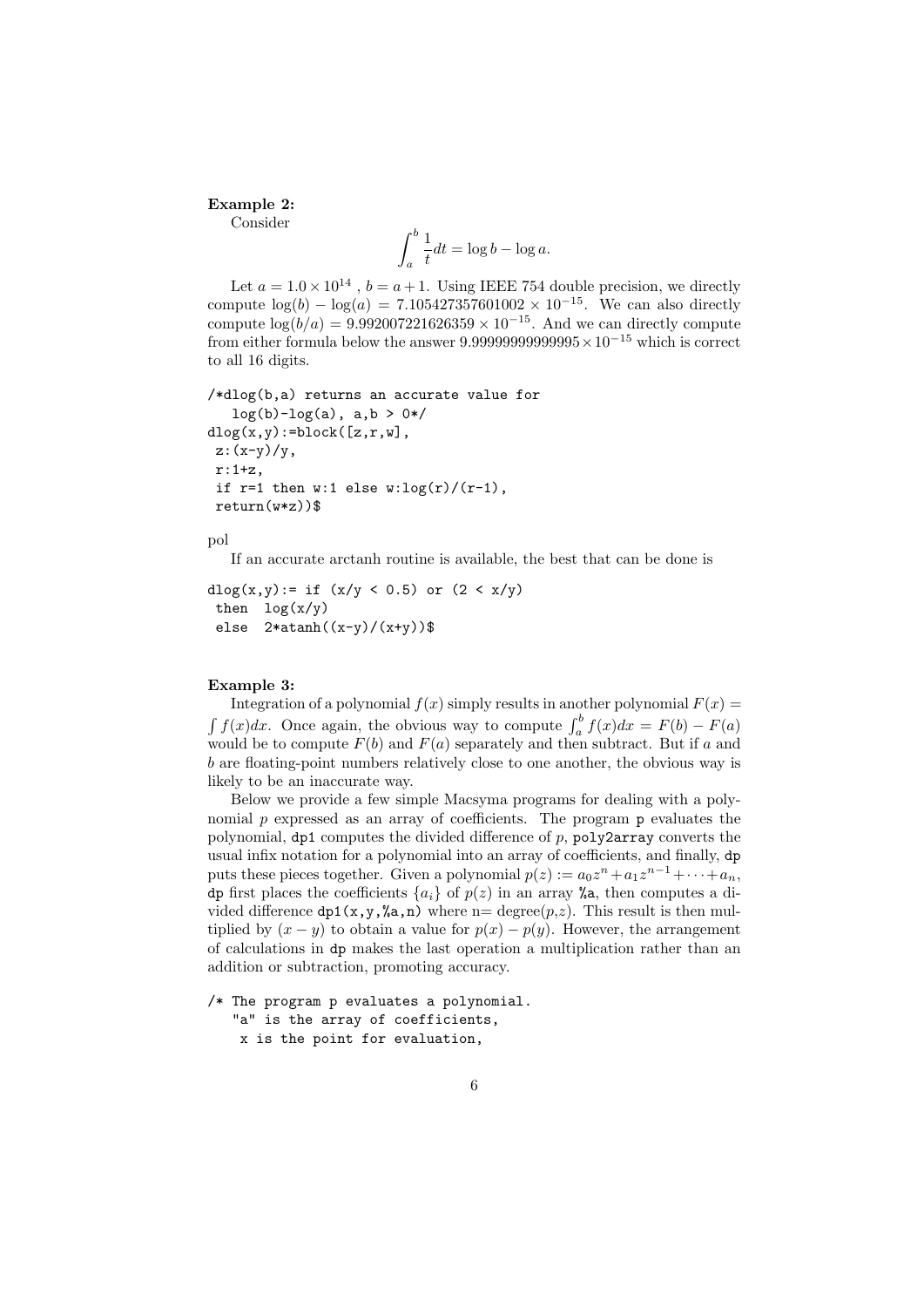```
n >= 0 is the degree of the polynomial */p(x,a,n):=block([p:0,j],
       for j:0 thru n do (p:x*p+a[j]),
       p)$
  /* The program dp1 evaluates (p(x,a,n)-p(y,a,n))/(x-y) */
dpl(x,v,a,n) :=block([d:0,p:0,j],
       for j:0 thru n-1 do (p:x*p+a[j], d:y*d+p),
       d)$
poly2array(p,x):=block([n:hipow(p,x),i],
 /* allocate n+1 elements: %a[0] thru %a[n] */
array(%a,n+1),
        for i:0 thru n do \lambdaa[n-i]:ratcoef(p,x,i),
        %a)$
```
/\*  $dp(x,y,p)$  evaluates  $p(x)-p(y)$  accurately, given  $p=p(z)$  \*/  $dp(x,y,p): = (x-y)*dp1(x,y,poly2array(p,z),hipow(p,z))$ \$

Since the program works as well for polynomials with symbolic expressions as coefficients, we can try it out. In fact,  $dp(x, y, az^2 + bz + c)$  evaluates to  $(x - y)$   $(a y + a x + b)$ .

In the spirit of using divided differences within the context of automatic symbol manipulation, the reader should notice the resemblances between the programs p and dp1. One might (correctly) conclude that "automatic programming" of dp1 from p could be done by symbol manipulation.

We can test some polynomials for accuracy. Consider the polynomial of degree 10:

$$
p(z) := z \cdot (z-1) \cdot (z-2) \cdot (z-3) \cdot (\cdots) \cdot (z-8) \cdot (z-9)
$$
  
= 
$$
((((((((z-45) \cdot z + 870) \cdot z - 9450) \cdot z + 63273) \cdot z - 269325)
$$
  

$$
\cdot z + 723680) \cdot z - 1172700) \cdot z + 1026576) \cdot z - 362880) \cdot z
$$

and suppose we wish to compute

$$
\Delta p([x, y]) := \frac{p(x) - p(y)}{x - y}
$$

for numerical values x and y very close together. For instance, consider  $x = 5+\xi$ and  $y = 5 - \eta$  for very tiny numerical values  $\xi$  and  $\eta$ . If the obvious formula for  $\Delta p$  were used, roundoff in  $p(x)$  and  $p(y)$  might be all that was left after  $p(x) - p(y)$  cancelled, so the formula could be very unsatisfactory numerically. Let us try several ways.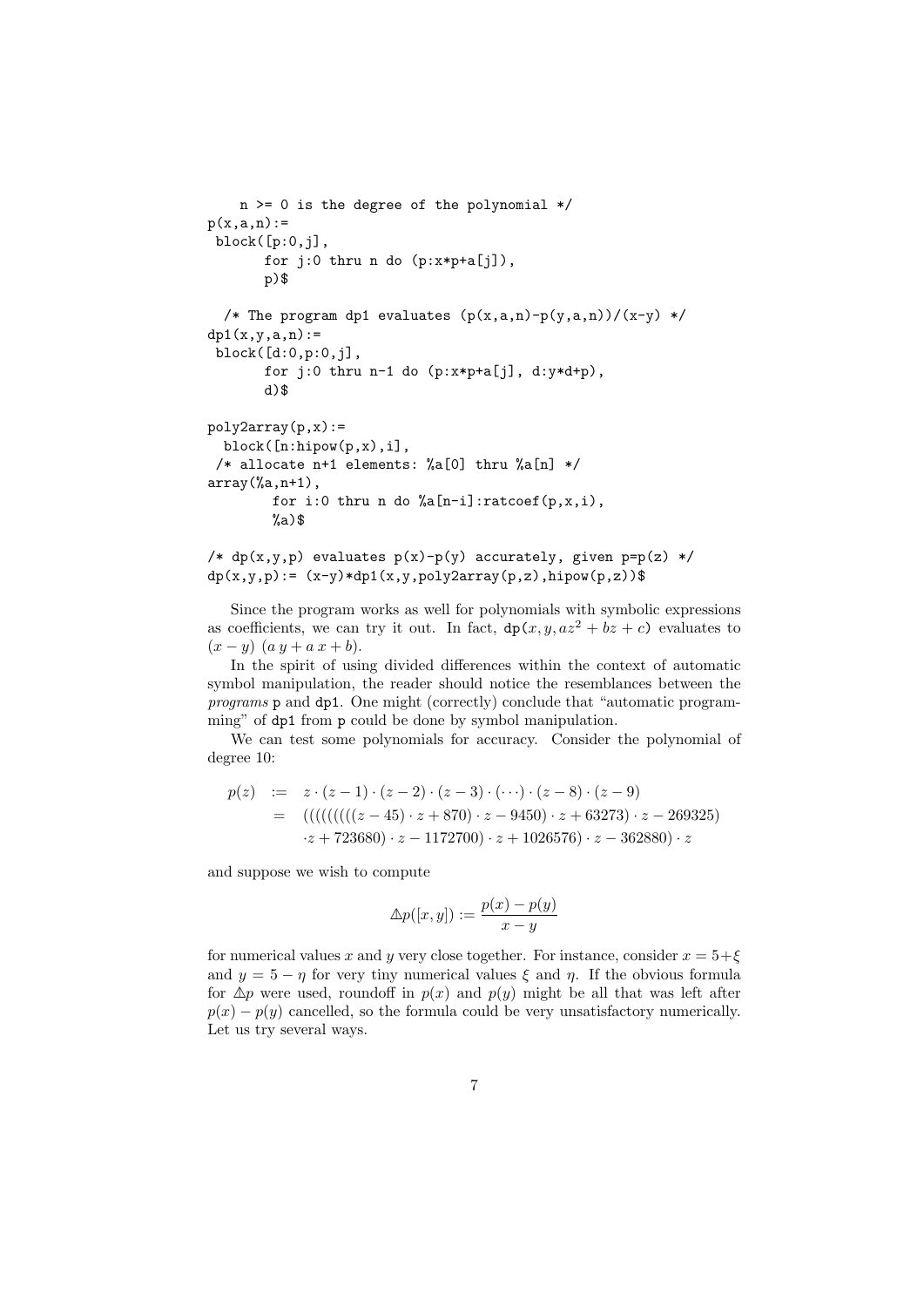The polynomial evaluation procedure based on Horner's recurrence as program **p** is a reasonable way to compute  $p \approx p(z) = \sum_{i=0}^{n} a_i z^{n-j}$ . The augmented recurrence in program dp1 computes  $d \approx \Delta p([x, y])$  without losing all accuracy as  $y \rightarrow x$ .

As a specific example, if we take  $\xi = \eta = 3 \times 10^{-11}$  on a 12-digit calculator. so that  $x = 5.00000000003$  and  $y = 4.99999999997$ , we find that Horner's recurrence produces  $p(x) \approx -0.001265$  instead of  $8.64 \times 10^{-8}$  and  $p(y) \approx 0.001265$ instead of  $-8.64 \times 10^{-8}$ . Then  $(p(x) - p(y))/(x - y) \approx 4.2 \times 10^{7}$  instead of the value  $\Delta p = 2880$  (which is correct to 21 significant decimals).

The augmented recurrence produces  $\Delta p \approx d = 2879.999$ , which is a vast improvement since it loses only five of the figures carried instead of all of them. Thus divided-difference-inspired routine works well, and in the absence of other information, is to be recommended<sup>1</sup>.

Even without such marked symmetries in the polynomial, there are general methods for improving evaluation accuracy if there is sufficient reason to believe the evaluation will be done many times. Such an analysis could be based on analysis of nearby polynomial zeros (see Meszteny and Witzgall [14]).

#### Example 4:

Integration of rational functions (ratios of polynomials) results in a combination of rational functions, polynomials and logarithms (or arctangents). Therefore the remaining case is the evaluation of the difference of rational functions  $R(b) - R(a)$  where

$$
R(z) = \frac{N(z)}{D(z)}.
$$

Rearrange the computation of  $R(b) - R(a)$  as:

$$
\frac{\left(D\left(b\right)+D\left(a\right)\right)\,\left(N\left(b\right)-N\left(a\right)\right)\;\;-\;\;\left(D\left(b\right)-D\left(a\right)\right)\,\left(N\left(b\right)+N\left(a\right)\right)}{2\,D\left(a\right)\,D\left(b\right)}.
$$

Evaluation of the polynomial differences in the numerator can be performed by the method of example 3, using the divided-difference program dp1, and factoring out the  $(x - y)$ . That is, if 1N is the list of coefficients in N, degN is the degree of N, and similarly for D, a formula for evaluation of  $R(x) - R(y)$ looks like

 $(x-y)/(2*D(x)*D(y)) * ( dp1(x,y,1N,degN)*(D(x)+D(y))$  $-dp1(x,y,1D,degD)*(N(x)+N(y))$ .

Evaluation of the non-differenced polynomials  $D(x)$ ,  $D(y)$ ,  $N(x)$ ,  $N(y)$ can be done by Horner's Rule or the method suggested by Meszteny and Witzgall [14]. As can be seen, the fundamental idea is again that of factoring out

<sup>&</sup>lt;sup>1</sup>But for this test case we can do even better. We can retain near-full-accuracy by exploiting the special nature of  $p(z)$  as a product of factors  $(z - j)$  by ordering the factors to take account of our special interest in values  $z = x$  and  $z = y$  very near 5. Details are discussed in an extended earlier version of this paper[11]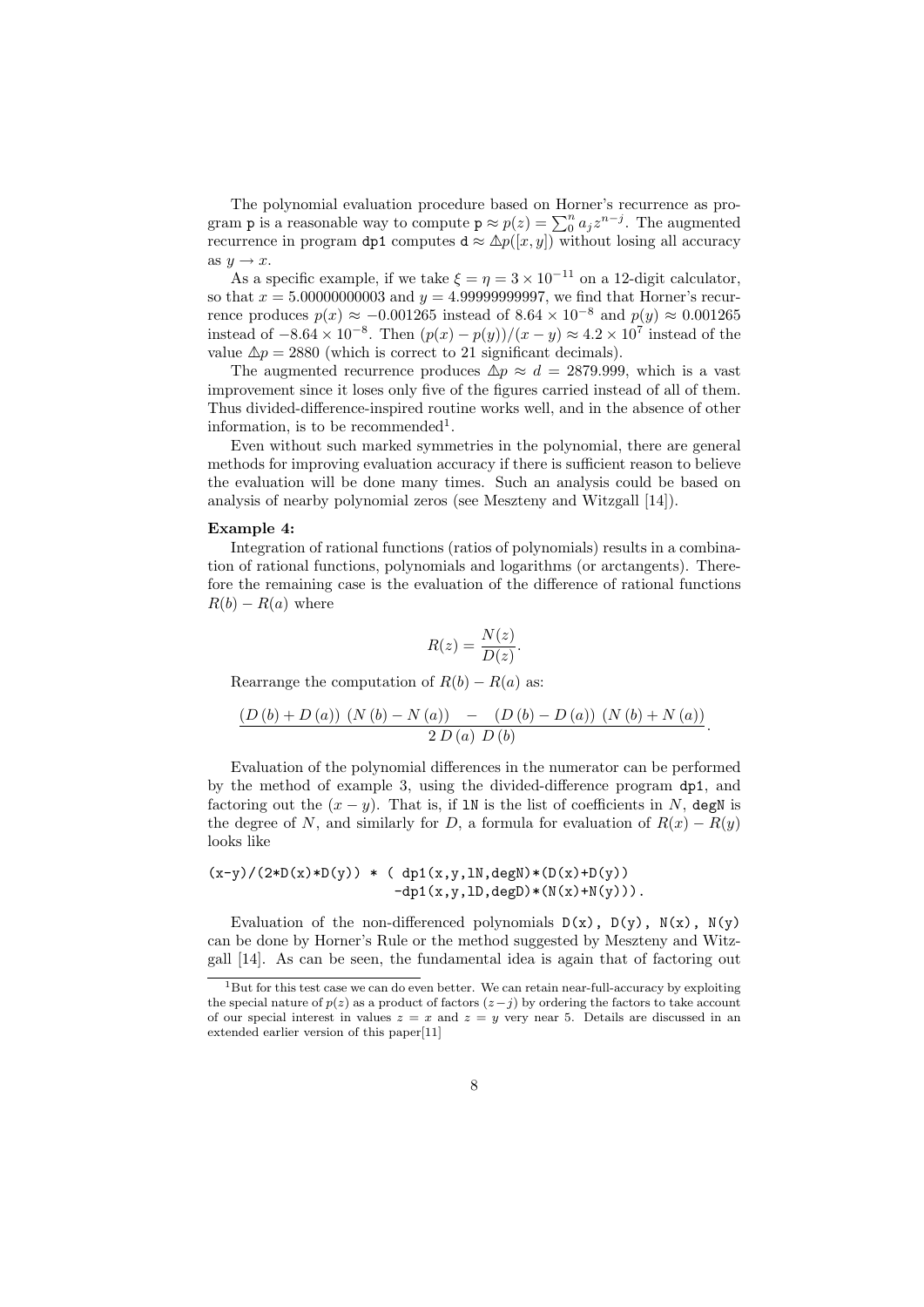$(x - y)$  so that the computation of the numerator ends with a multiplication rather than an addition or subtraction.

#### Example 5:

Consider now the combination of examples 1 or 2 and 4: the difference of logs (or arctangents) of a rational function. For the first case,  $\log R(b) - \log R(a)$  we start by looking at the values for  $x = R(b)$  and  $y = R(a)$ . As shown in example 2, if their ratio is far enough from 1, we can simply return  $\log x/y$ . If the ratio is between  $1/2$  and 2, we compute  $x-y$  by the method in example 4, and proceed with (either of) the formulas in example 1. Similarly, for arctan, we apply the method in example 4 to the calculation of the numerator in  $(x - y)/(1 + xy)$ .

By means of these five examples, we have shown how one can reasonably rearrange (or better, produce ab initio) more useful forms for results from some existing computer algebra system's symbolic integration programs. Recall that our goal is the production of a program "Integral of f" of two arguments, the lower and upper bounds of the integral. This program evaluates the polynomial, rational function and log parts, through divided differences. (The arctangents can also be evaluated via complex logs).

In the next section we explain one extension to divided-difference reformulation that may be of particular use in our context of rational function integrals.

# Sparse polynomials

The routine reformulation of the difference of *sparse* polynomials by the methods indicated above can spawn substantially more computation than is actually necessary.

For example, consider  $p(x) - p(y) = x^{1024} - y^{1024}$ . If the program equivalent to dp above were executed, it would involve some 2047 multiplications. By computing  $z^{1024}$  by ten squarings of z, we can compute  $p(x) - p(y)$  in 20 multiplications. This result is inaccurate when  $x$  is very near  $y$  but it takes far less work. There is another way to compute  $p(x, y)$  accurately and fast and, suitably extended, it can be applied to sparse polynomials generally.

Observe that  $x^{1024} - y^{1024}$  can be expressed as

$$
(x-y)(x+y)(x^2+y^2)(x^4+y^4)(x^8+y^8)\cdots(x^{512}+y^{512}).
$$

Also observe that by computing  $x^2$ ,  $x^4$ , etc., by successive squaring, not much waste is involved in computing the factors, and the "extra" cost for additions and multiplications is proportional to the logarithm of the power. Evaluating this expression requires only 28 multiplications.

The power need not be a power of two: Two multiplications suffice to compute  $z^3 = z \cdot z^2$ , and two multiplications suffice to compute

$$
\Delta \uparrow^3 ([x, y]) = \frac{x^3 - y^3}{x - y} = x^2 + xy + y^2 = x \cdot (x + y) + y^2.
$$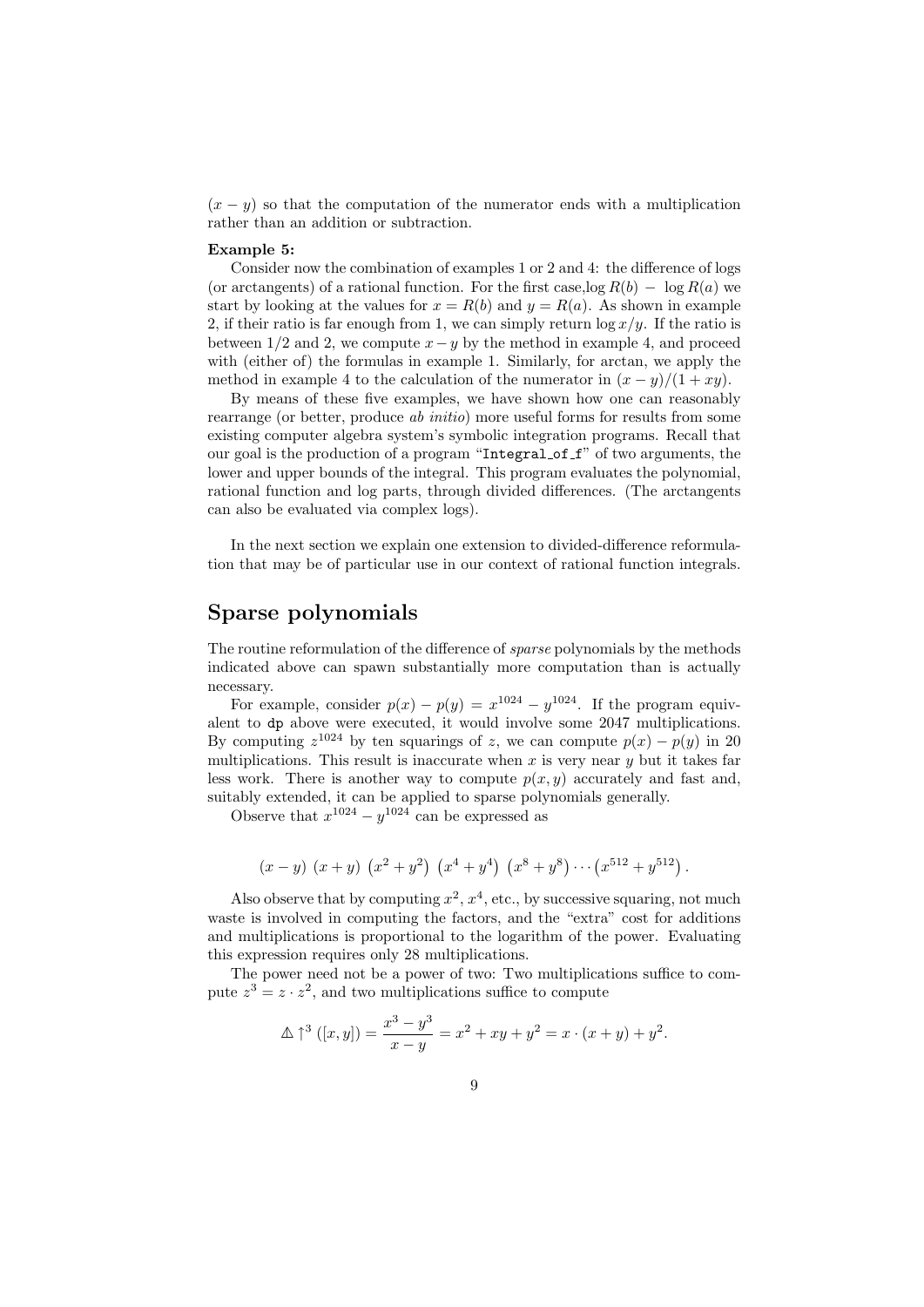The last formula derives directly from one of the product rules for  $\Delta$  [12] which we quote here:

Suppose  $f(z) = g(z) \cdot h(z)$ . Then

$$
\Delta f([x, y]) = (f(x) - f(y))/(x - y)
$$
\n
$$
= \Delta g([x, y]) \cdot h(x) + g(y) \cdot \Delta h([x, y])
$$
\n
$$
= \Delta g([x, y]) \cdot h(y) + g(x) \cdot \Delta h([x, y])
$$
\n
$$
= \Delta g([x, y]) \cdot \left(\frac{h(x) + h(y)}{2}\right) + \left(\frac{g(x) + g(y)}{2}\right) \cdot \Delta h([x, y]).
$$

Although three multiplications suffice to compute  $z^5 = z \cdot (z^2)^2$ , five are needed for its divided difference:

$$
(x5 - y5)/(x - y) = x4 + x3y + x2y2 + xy3 + y4 = x \cdot (x + y) \cdot (x2 + y2) + (y2)2.
$$

The last formula again derives directly from the product rules for  $\Delta$ :

$$
z^{5} = \uparrow^{5} (z) = z \cdot \uparrow^{2} (\uparrow^{2} (z)),
$$

so

$$
\Delta \uparrow^{5} ([x, y]) = x \cdot \Delta \uparrow^{2} (\uparrow^{2} ([x, y])) + 1 \cdot \uparrow^{2} (\uparrow^{2} (y))
$$
  
=  $x \cdot \Delta \uparrow^{2} ([\uparrow^{2} (x), \uparrow^{2} (y)]) \cdot \Delta \uparrow^{2} ([x, y]) + y^{4}$   
=  $x \cdot (x^{2} + y^{2}) \cdot (x + y) + y^{4}.$ 

Five multiplications suffice to compute  $z^{15} = (z^5)^3$ . Eleven suffice for its divided difference:

x2:x\*x, x4:x2\*x2, x5:x\*x4, y2:y\*y, y4:y2\*y2, y5:y\*y4, d:  $(x5*(x5+y5)+y5*y5)*(x*(x+y)*(x2+y2)+y4)$ .

This formula derives from

$$
\Delta \uparrow^3 (\uparrow^5 ([x, y])) = \Delta \uparrow^3 ([x^5, y^5]) \cdot \Delta \uparrow^5 ([x, y])
$$

which is a consequence of the chain rule for divided differences which we quote here:

Suppose  $f(x) = g(h(x))$ . Then

$$
\Delta f([x, y]) = \Delta g([h(x), h(y)]) \cdot \Delta h([x, y]).
$$

Given a program to compute  $x^n$  (by repeated squaring, addition chains, etc.) these techniques can be (automatically) applied to produce an appropriate divided difference program.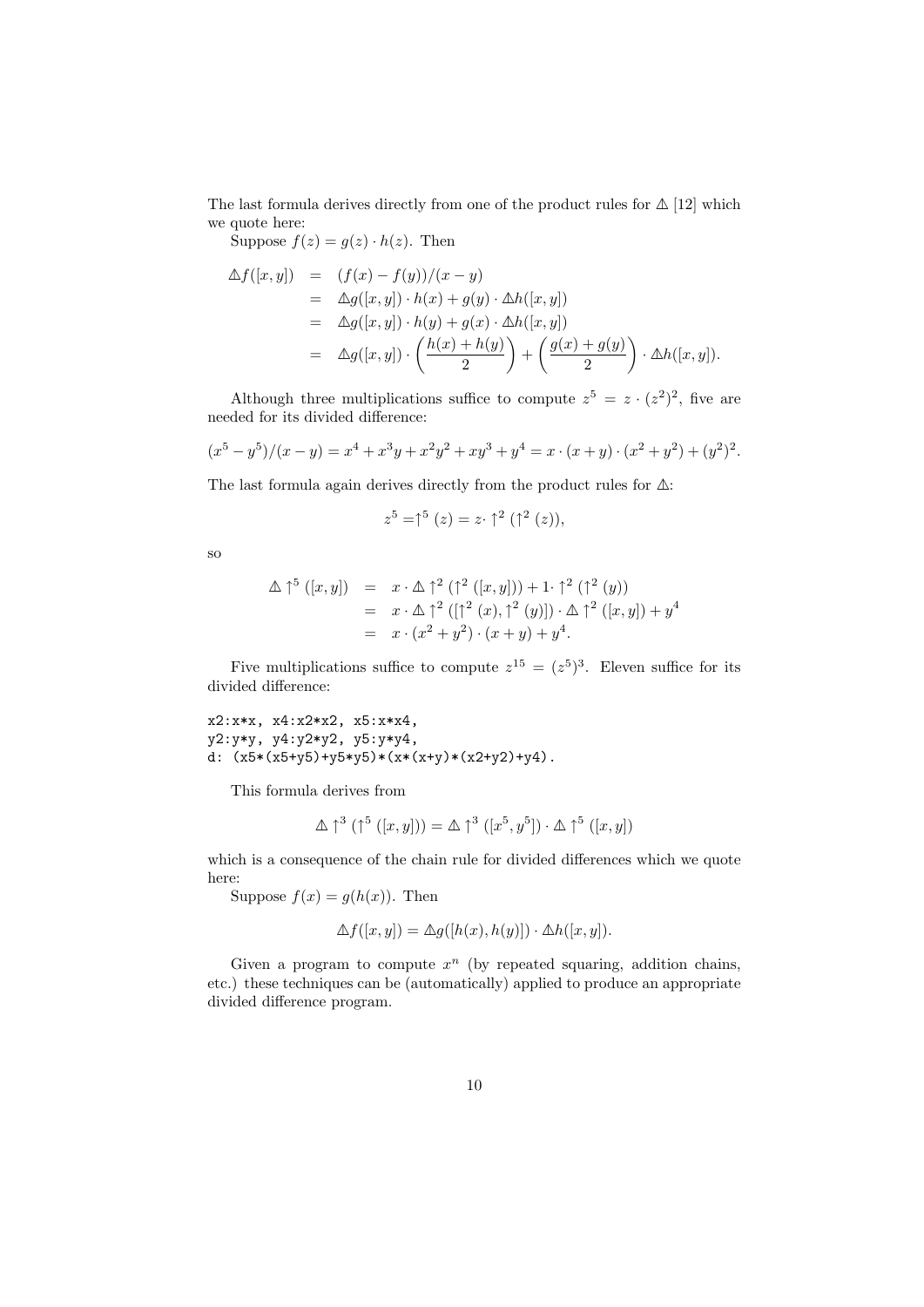## Summary and Conclusions

Symbolic integration programs can give exact answers as formulas. If the formulas are going to be used for numerical evaluation, then they should be produced by a program designed to generate formulas for efficient and accurate computation. It is possible but somewhat more difficult to have the answers as currently produced post-processed by another program to re-express the results in arithmetically desirable forms, although analysis of domains of validity (see the appendix) is a subtle issue.

For rational function integration where the answers are in terms of arctangents and logarithms, reformulations of the typical results of integration programs have been suggested above.

A substantial collection of additional techniques for stable evaluation of these and other forms can be found by considering the manipulations developed in the calculus of divided differences. (see [12], or [15]).

One might assume that these reformulations require additional arithmetic steps, but these transformations generally use about the same amount of computation (and sometimes less) when compared to the naive approaches. Observe that the expression (in normal mathematical notation) and the program (in some programming language) will not necessarily resemble each other.

More work should be done in the synthesis of symbolic and numerical computing not only in the context of integration, but in any area in which tedious reformulation and manipulation of symbolic information results in executable code. As symbolic manipulation programs become more readily available to persons generating scientific programs, material such as is contained in this paper should be incorporated into standard libraries of symbolic routines, much as there are libraries of numeric routines. Surprisingly even evaluation of polynomials can be a challenge, given the variety of contrainst on this problem [6]. It is plausible that scientific problem solving environments may provide appropriate frameworks for such material.

In this paper our intent has not been to present exhaustively the transformations that would be of interest for such a library. Our intent has been instead to awaken awareness of these transformations, and illustrate a few key ones. Automation of these transformations (for example to "compile" an arbitrary program  $h(z)$  into a divided-difference version  $dh(x,y)$  requires addressing a number of subtleties beyond the scope of this brief paper. See however, [12] for more details.

### Acknowledgments

Work reported herein was supported in part by the Army Research Office, grant DAAG29-85-K-0070, (R. Fateman and W. Kahan) and by the Office of Naval Research N00014-85-K-0180 (W. Kahan) through the Center for Pure and Applied Mathematics, University of California, Berkeley, and the National Science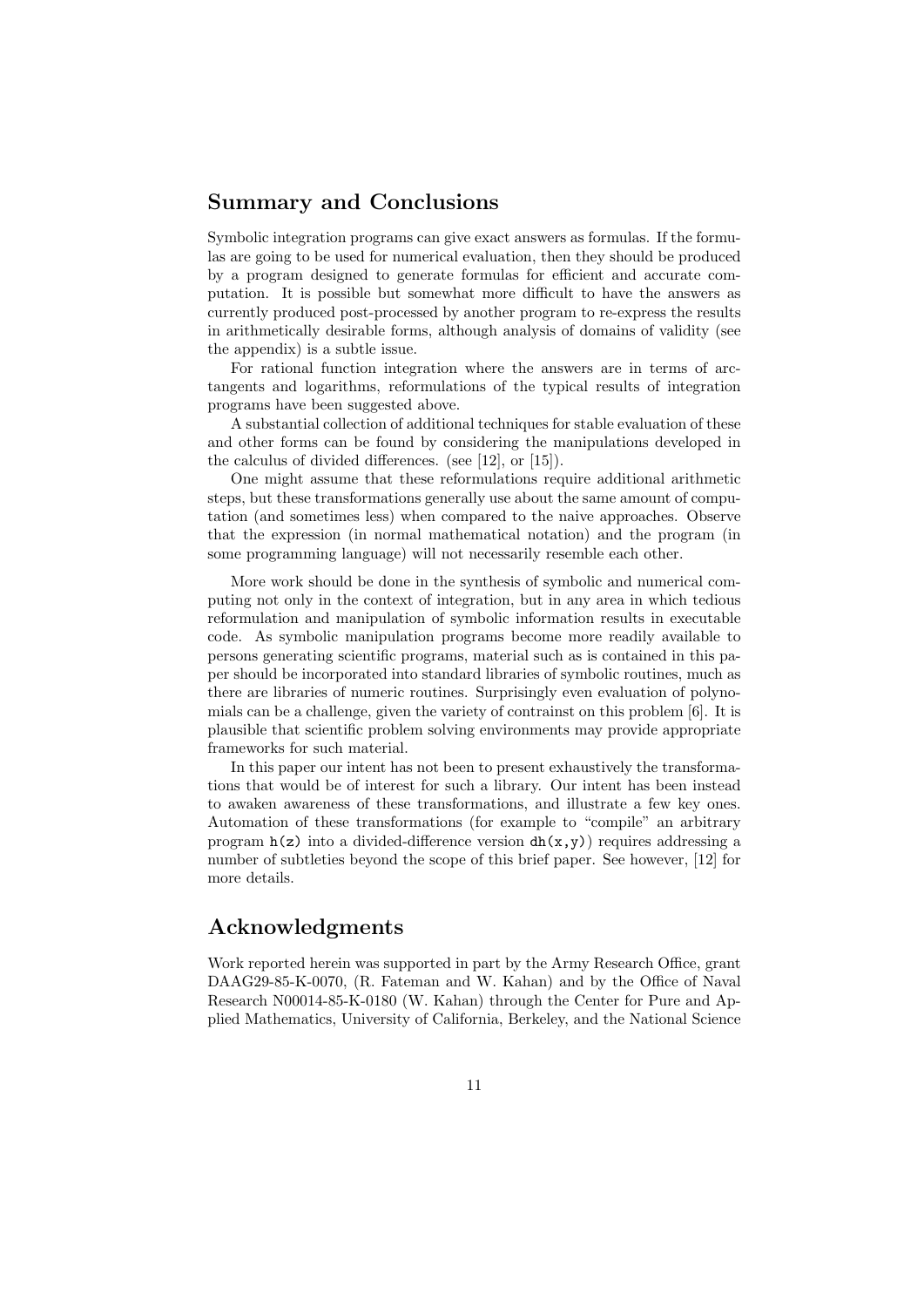Foundation CCR-9901933 (R. Fateman) through the Electronics Research Laboratory, UC Berkeley.

# Appendix

This is a case study of diverse ways to evaluate a particular integral, and where those methods might be useful. Reformulation using divided differences is only one of the tools used. Careful examination of the behavior of the integral in different regions is also necessary. Consider  $F(z) = \int f(z)dz + C$  when

$$
f(z) = \frac{z+1}{(z-1)^3 z^2}.
$$

The closed form for  $F(z)$  produced by Macsyma, namely

$$
-4 \log z + 4 \log (z - 1) + \frac{4 z^2 - 6 z + 1}{z^3 - 2 z^2 + z},
$$
\n(1)

is algebraically a "correct" anti-derivative, but it is too simple; it fails to take into account three difficulties:

- 1. We must decide whether to regard  $F(z)$  as a multi-valued function continuous everywhere in the complex plane except at its logarithmic poles  $z = 0$ and  $z = 1$ , or as a single-valued function continuous everywhere except across a slit that joins those poles. Even if  $z$  is restricted to the real axis, the difficulty persists, manifesting itself as a change in the "constant" of integration as z passes each pole.
- 2. Calculating  $F(z)$  numerically from this explicit formula or any other *single* formula runs a serious risk of inaccuracy. At least three formulas are useful: one for the region between the poles, another for huge  $|z|$ , and a third elsewhere.
- 3. As we have illustrated in this paper, calculating  $\int_x^y f(z)dz = F(y) F(x)$ numerically from the explicit formula (1) suffers from further inaccuracy caused by cancellation when  $x$  and  $y$  are relatively close.

If we take the principal values  $([10])$  of the logarithms in formula  $(1)$  it defines  $F(z)$  to be an analytic function everywhere except on the "slit"  $0 \le z \le 1$ , across which  $F(z)$  jumps by  $8\pi i$ . The behavior of  $F(z)$  as  $z \to \infty$  is not obvious from formula (1) but can be inferred roughly from the following equivalent formula:

$$
F(z) = -8 \arctanh\left(\frac{1}{2z - 1}\right) + \frac{3}{z - 1} - \frac{1}{(z - 1)^2} + \frac{1}{z}.
$$
 (2)

This formula (2) was derived from (1) by using partial fraction expansion and the divided difference formula

$$
\log y - \log x = (y - x) \Delta \log([x, y]) = 2 \arctanh \left( \frac{y - x}{y + x} \right).
$$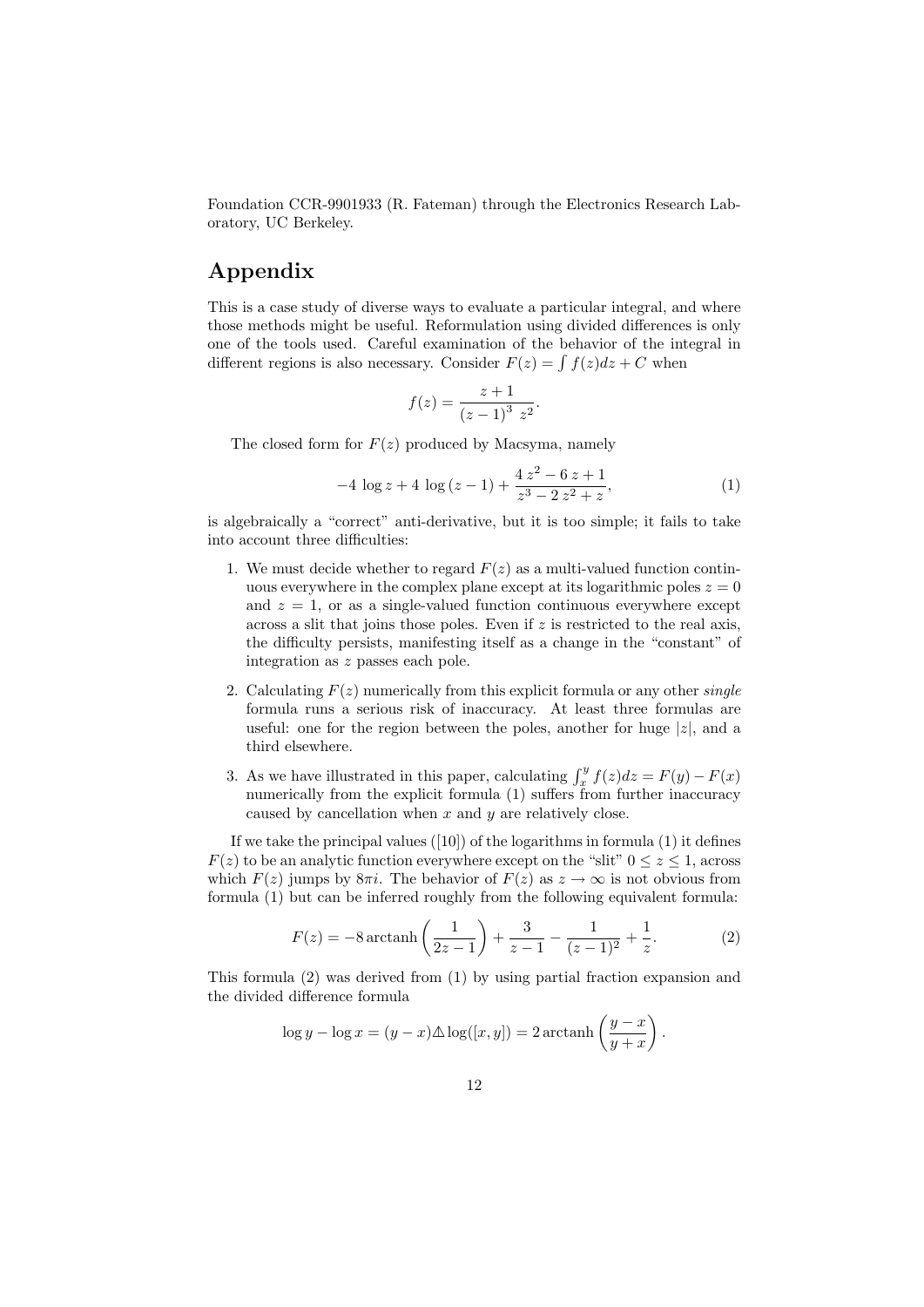Evidently  $F(\infty) = 0$ . How rapidly does  $F(z)$  decay to 0 as  $z \to \infty$ ? By direct computation of a truncated Taylor series for large  $z$  (in Macsyma, one can compute taylor(F(z), [z,0,7,asymp])) we find that, as  $1/z \rightarrow 0$ ,  $F(z)$  is approximated by

$$
-\frac{1}{3z^3} - \frac{1}{z^4} - \frac{9}{5z^5} - \frac{8}{3z^6} - \frac{25}{7z^7} + \cdots
$$
 (3)

Another approach in Macsyma which requires some tinkering to get the answer in the right form, uses exact computation of power series:

$$
f(z) = \sum_{i=1}^{\infty} \frac{n^2}{z^{n+3}}
$$

and term-by-term integration yields

$$
F(z) = -\sum_{i=1}^{\infty} \frac{n^2}{(n+2)z^{n+2}}.
$$

These Taylor (actually Laurent) formulas are valid for all  $|z| > 1$ , and the truncated version is useful computationally only for  $|z| \gg 1$ . For instance, calculations on a ten-digit calculator produce

$$
F(123.4567) = \begin{cases} -0.00000018475 & \text{from (1)}\\ -0.00000018153 & \text{from (2)}\\ -0.0000001815155894 & \text{from (3)} \end{cases}
$$

The last evaluation is correct to ten significant decimals using only the first five terms of the series (3). Although formula (2) is preferable to (1) for all  $z > 1$ and all  $z < 0$ , cancellation leaves it far less accurate than (3) when  $|z| > 10$ .

Formulas (1) and (2) produce a complex value  $F(z) = G(z) \pm 4\pi i$  on the slit  $0 < z < 1$ , where

$$
G(z) := 4 \log \left( \frac{1-z}{z} \right) + \frac{3}{z-1} - \frac{1}{(z-1)^2} + \frac{1}{z}.
$$

This  $G(z)$  provides as accurate a way as any to compute the real integral  $\int f(z)dz = G(z)+C$  over any subinterval of  $0 < z < 1$ . Since  $G(0.30947141907...)$ 0, relative accuracy is lost unavoidably as z approaches the zero of  $G(z)$ . Fortunately, the computation of  $G(y) - G(x)$  need not suffer inaccuracy caused by cancellation when  $x$  and  $y$  are close if, again, divided differences are used to reformulate the calculation.

Provided  $x$  and  $y$  both lie between 0 and 1,

$$
G(y) - G(x) =
$$
  
8 arctanh  $\left(\frac{x-y}{y(1-x) + (1-y)x}\right)$   
+  $(x-y)\left(\frac{3}{(y-1)(x-1)} - \frac{(x-1) + (y-1)}{(y-1)^2(x-1)^2} + \frac{1}{yx}\right)$ 

.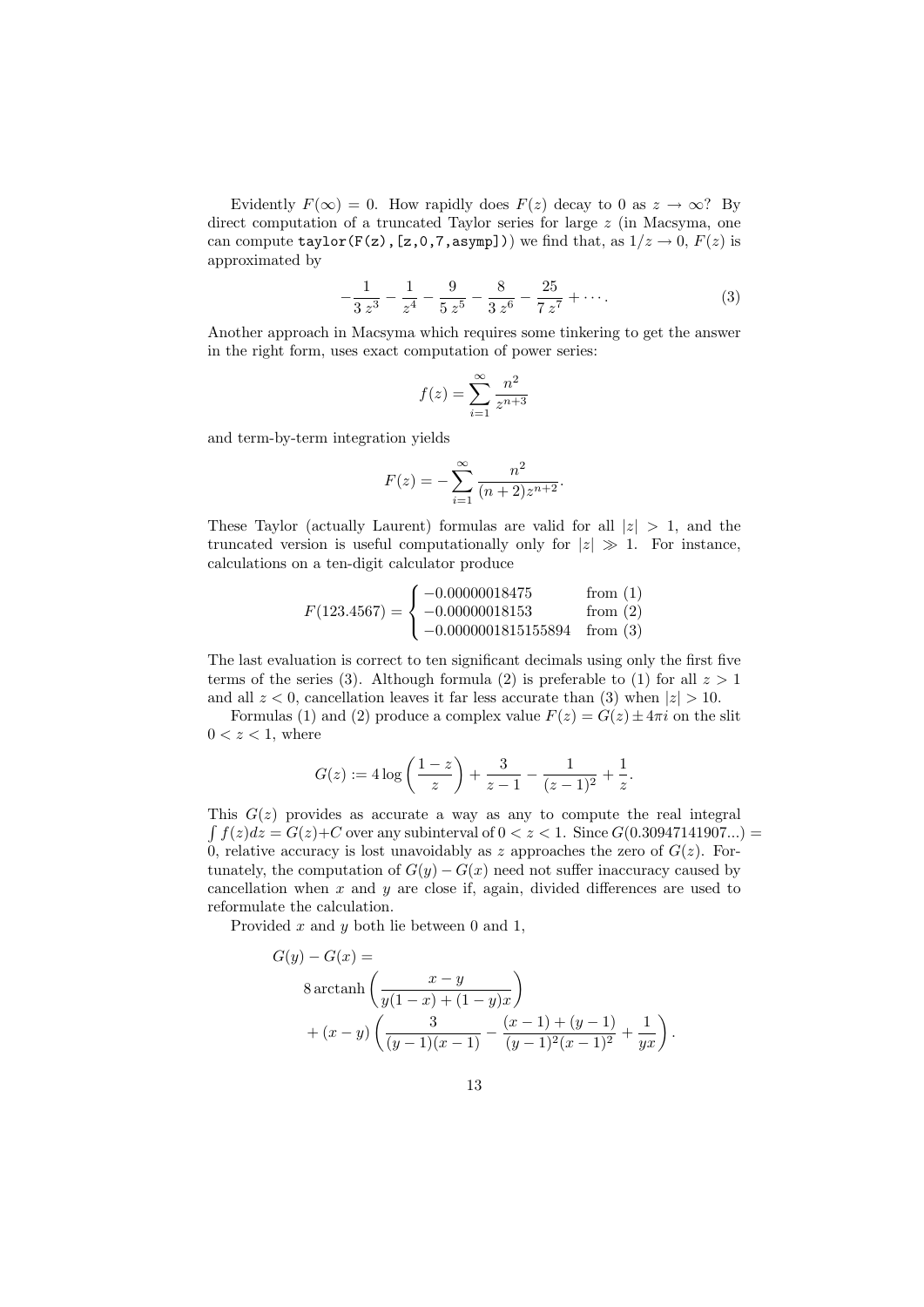The same formula works for  $F(y) - F(x)$  when x and y either both exceed 1 or are both negative, provided either  $x$  or  $y$  lies in the domain where formula (2) would be used. And when both  $|x|$  and  $|y|$  are so huge that the series (3) should be used to compute  $F(x)$  and  $F(y)$ , but x and y are so close that  $F(y) - F(x)$  suffers serious loss of accuracy because of cancellation, proceed as follows. Since  $x$  and  $y$  are both close and huge, the same initial terms of the series (3) would be used to calculate both  $F(x)$  and  $F(y)$ . These terms amount to a polynomial  $P(1/z)$ ; in other words,  $F(x) = P(1/x)$  and  $F(y) = P(1/y)$  to working accuracy. To about the same relative accuracy,

$$
F(y) - F(x) = (x - y) \text{dp1}(1/y, 1/x, P(z))/(yx),
$$

where  $dp1$  is the program that calculates the polynomial divided difference of P:

$$
\Delta P([a, b]) = (P(a) - P(b))/(a - b).
$$

As should be evident from the analysis in this appendix, a number of computational and at least partly symbolic steps may be needed beyond deriving an anti-derivative to obtain a full measure of usefulness from a symbolic integration program, even in the case of a rational function integrand.

### References

- [1] Manuel Bronstein. Integration of elementary functions. Ph.D. dissertation, Mathematics Dept. Univ. Calif. Berkeley. April, 1987.
- [2] Bruno Buchberger, George Collins, Rudiger Loos, A. Albrecht, (eds). Computer Algebra, Springer Verlag, 1984.
- [3] James Davenport. "Integration: Formal and Numeric Approaches," in Methods and Languages for Scientific Computation (North-Holland) also Appendix 2 in Integration Formelle R.R. No. 375, Lab. d'informatique et de Math. Appl. de Grenoble. March, 1983.
- [4] Richard J. Fateman. "Symbolic Manipulation Languages and Numerical Computation: Trends," in J. K. Reid (ed) The Relationship between Numerical Computation and Programming Languages, (North-Holland), 1982, 117-130.
- [5] Richard J. Fateman. "Computer Algebra and Numerical Integration," in P. S. Wang (ed) ACM Proc. SYMSAC 81, Aug., 1981, 228-232.
- [6] Richard J. Fateman. "Code generation: evaluating polynomials" in preparation.
- [7] Keith R. Geddes. "Numerical Integration in a Symbolic Context," in B. W. Char (ed) ACM Proc. SYMSAC 86, July 1986, 185-191.